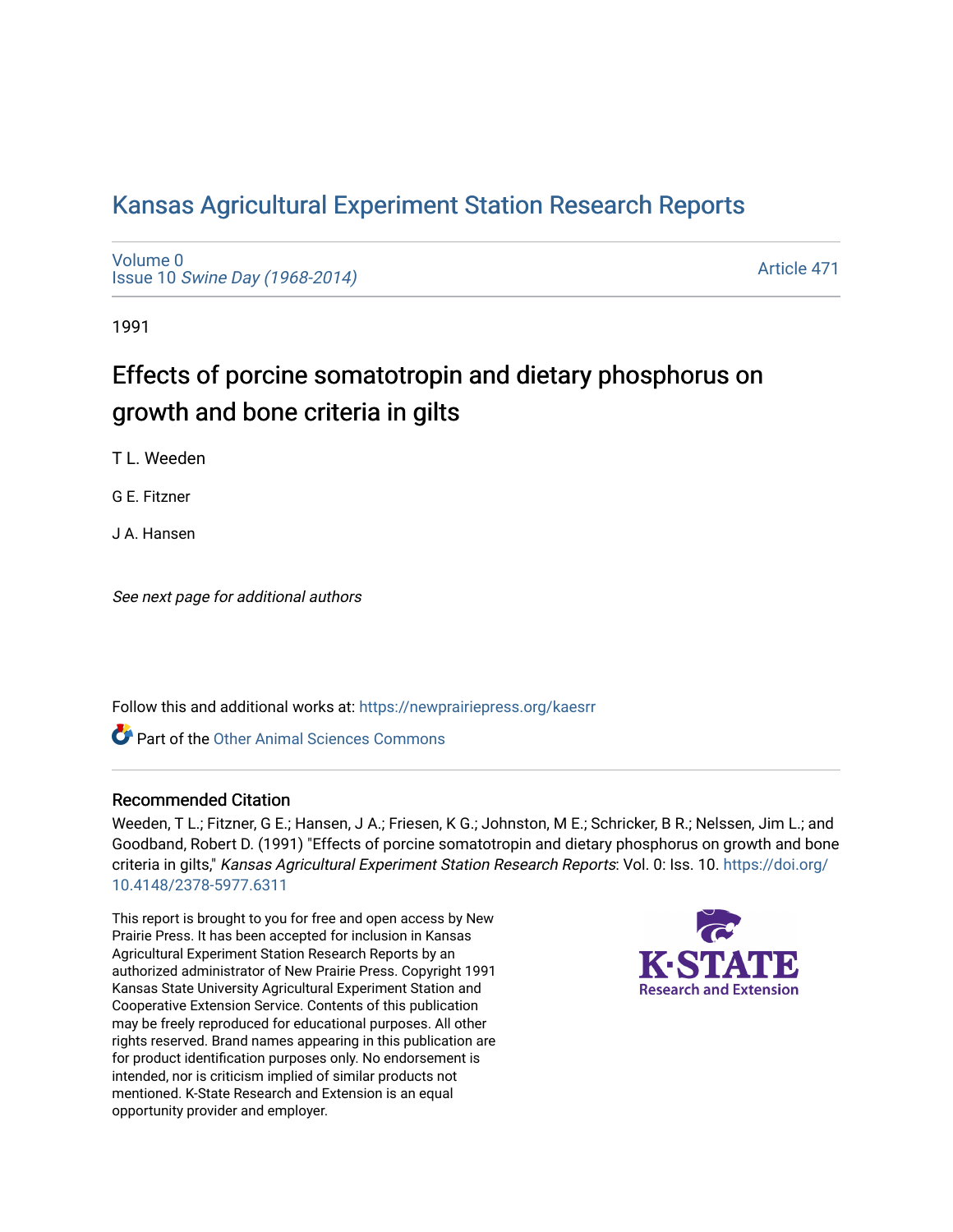# Effects of porcine somatotropin and dietary phosphorus on growth and bone criteria in gilts

## **Abstract**

One hundred-eight gilts with an average initial wt of 129 lb were utilized to determine the effects of porcine somatotropin (pST) and dietary phosphorus on growth performance and bone mineralization and mechanical properties during the finishing phase (129 to 230 lb) and a 35 d post-finishing phase. Gilts were injected daily with placebo (control) or 4 mg pST and fed diets containing .4, .8, or 1.2% P during the finishing phase. Administration of pST improved F/G 18%, increased ADG 8%, and decreased daily feed intake 9%. There was a quadratic response to P, because gilts receiving the .8% P diet were more efficient than gilts fed either .4 or 1.2% P, regardless of whether they received pST or placebo. When pen wt reached 230 lb, half of the gilts were slaughtered and 1st rib, femur, and 3rd and 4th metacarpals were collected. First rib ash content increased linearly as the level of dietary P increased; however, pST administration had no effect on ash content. There was a pST x P interaction for rib bending moment, stress, and modulus of elasticity. Bone strength was maximized for control gilts at .8% P, whereas bone strength continued to increase as the level of dietary P was increased for pST-treated gilts. The remaining 54 gilts were individually fed 4 lb/d of a common diet for a 35 d post-finishing phase and then slaughtered. Gilts that received higher P levels in the finishing phase had higher rib ash content at the end of the post-finishing phase. There was a pST x P interaction for treatment combination received in the finishing phase on rib and femur bending moment post-finishing. Bone strength for pST-treated gilts receiving the .8 or 1.2% P diet in the finishing phased increased to levels exceeding those of control gilts by the end of the post-finishing phase, regardless of dietary P level control gilts were fed in the finishing phase. These data indicate that gilts administered pST in the finishing phase do not have higher Ca and P requirements than non-pST treated gilts to maximize growth performance. However, pST-treated gilts do have higher requirements for Ca and P than non-pST treated gilts to attain comparable bone strength in the finishing phase. Gilts receiving pST in the finishing phase demonstrate compensatory mineralization in the post-finishing phase, because bone strength increases to equal or exceed that of control gilts fed similar P levels.; Swine Day, Manhattan, KS, November 21, 1991

## Keywords

Swine day, 1991; Kansas Agricultural Experiment Station contribution; no. 92-193-S; Report of progress (Kansas State University. Agricultural Experiment Station and Cooperative Extension Service); 641; Swine; Repartition; Performance; Gilts; Phosphorus; Bone

#### Creative Commons License



This work is licensed under a [Creative Commons Attribution 4.0 License](https://creativecommons.org/licenses/by/4.0/).

#### Authors

T L. Weeden, G E. Fitzner, J A. Hansen, K G. Friesen, M E. Johnston, B R. Schricker, Jim L. Nelssen, and Robert D. Goodband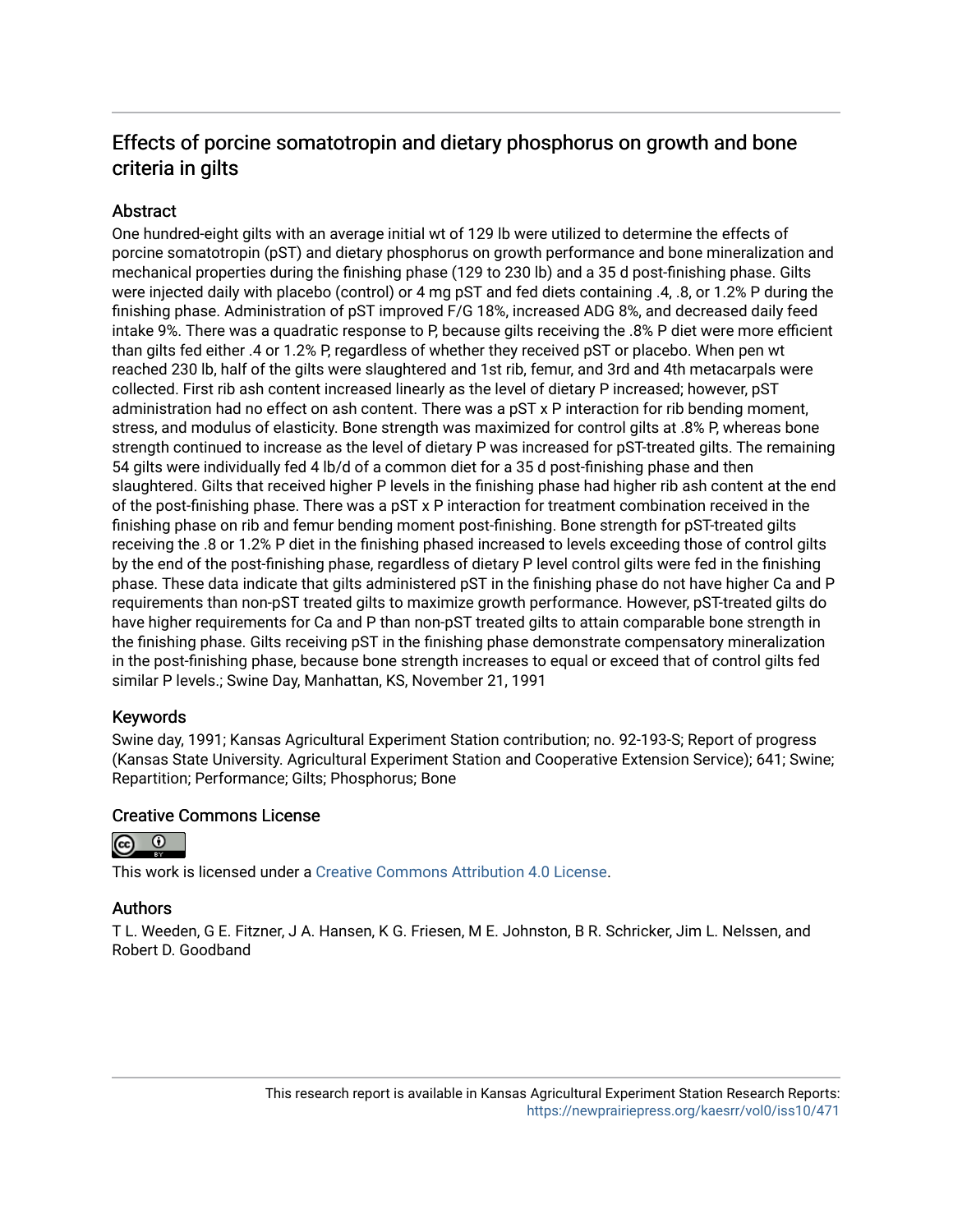EFFECTS OF PORCINE SOMATOTROPIN AND DIETARY PHOSPHORUS ON GROWTH AND BONE CRITERIA IN GILTS



T. L. Weeden, J. L. Nelssen, R. D. Goodband, G. E. Fitzner, J. A. Hansen, K. G. Friesen, M. E. Johnston, and B. R. Schricker<sup>1</sup>

#### **Summary**

One hundred-eight gilts with an average initial wt of 129 lb were utilized to determine the effects of porcine somatotropin (pST) and dietary phosphorus on growth performance and bone mineralization and mechanical properties during the finishing phase (129 to 230 lb) and a 35 d post-finishing phase. Gilts were injected daily with placebo (control) or 4 mg pST and fed diets containing .4, .8, or 1.2% P during the finishing phase. Administration of pST improved F/G 18%, increased ADG 8%, and decreased daily feed intake 9%. There was a quadratic response to P, because gilts receiving the .8% P diet were more efficient than gilts fed either .4 or 1.2% P, regardless of whether they received pST or placebo. When pen wt reached 230 lb, half of the gilts were slaughtered and 1st rib, femur, and 3rd and 4th metacarpals were collected. First rib ash content increased linearly as the level of dietary P increased; however, pST administration had no effect on ash content. There was a pST  $\times$  P interaction for rib bending moment, stress, and modulus of elasticity. Bone strength was maximized for control gilts at .8% P, whereas bone strength continued to increase as the level of dietary P was increased for pST-treated gilts. The remaining 54 gilts were individually fed 4 lb/d of a common diet for a 35 d postfinishing phase and then slaughtered. Gilts that received higher P levels in the finishing phase had higher rib ash content at the end of the post-finishing phase. There was a pST  $\times$  P interaction for treatment combination received in the finishing phase on rib and femur bending moment post-finishing. Bone strength for pSTtreated gilts receiving the .8 or 1.2% P diet in the finishing phased increased to levels exceeding those of control gilts by the end of the postfinishing phase, regardless of dietary P level control gilts were fed in the finishing phase. These data indicate that gilts administered pST in the finishing phase do not have higher Ca and P requirements than non-pST treated gilts to maximize growth performance. However, pST-treated gilts do have higher requirements for Ca and P than non-pST treated gilts to attain comparable bone strength in the finishing phase. Gilts receiving pST in the finishing phase demonstrate compensatory mineralization in the post-finishing phase, because bone strength increases to equal or exceed that of control gilts fed similar P levels.

(Key Words: Repartition, Performance, Gilts, Phosphorus, Bone.)

#### **Introduction**

Porcine somatotropin (pST) alters metabolism of carbohydrates, proteins, and lipids to significantly improve growth performance and carcass characteristics. These improvements have been well documented; however, the effect of pST on mineral metabolism and bone development is less defined. Because pST increases the lysine requirement for finishing pigs, Ca and P requirements also may be increased. Recent research has indicated some mobility problems in gilts administered pST. A possible reason for these may be that bones of pST-treated pigs are weaker than those of

<sup>&</sup>lt;sup>1</sup>Pitman-Moore, Inc., Terre Haute, IN 47808.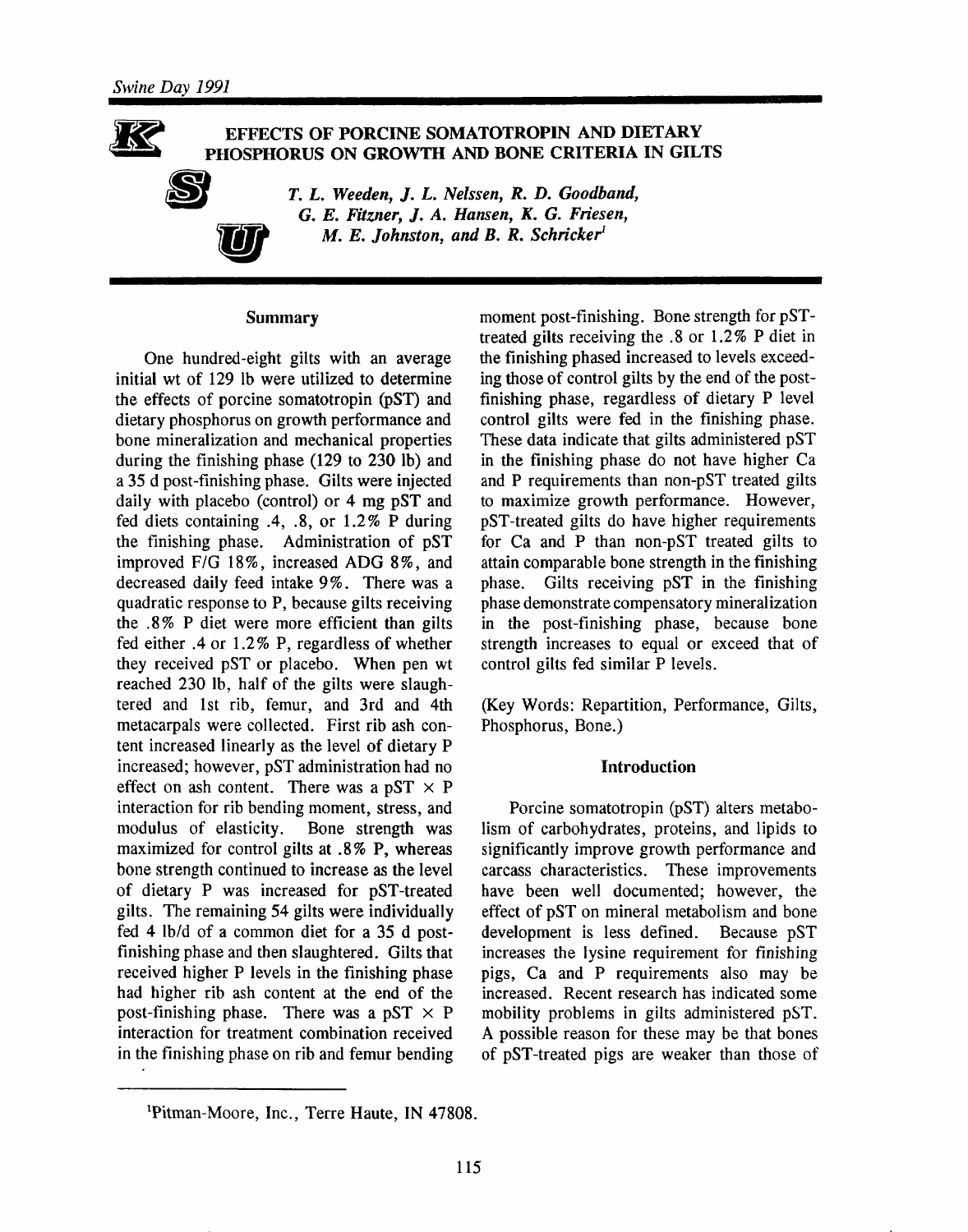non-pST-treated pigs, as observed during slaughter at the end of the finishing period. This would seem to indicate that pST-treated gilts would have reduced durability and longevity in the sow herd. Conversely, pST-treated pigs have been shown to have increased growth of the collagen matrix, indicating that their bone is less mature and may have the potential for compensatory mineralization. Therefore, this study was conducted to evaluate the effects of pST administration and dietary P on growth performance and bone mineralization and mechanical properties in finishing gilts and to determine if compensatory bone mineralization would occur in pST-treated gilts during a 35 d post-finishing period.

#### **Procedures**

A total of 108 crossbred gilts (initial wt = 129 lb) were allotted on the basis of weight and ancestry in a 2  $\times$  3 factorial arrangement to one of six experimental treatments. Experimental treatments consisted of daily injections of placebo or 4 mg pST in combination with a corn-soybean meal diet (Table 1) containing either .4, .8, or 1.2% phosphorus. This corresponds to 100, 200, and 300% of the NRC  $(1988)$  recommendations for P in finishing diets. Dietary P levels were attained by replacing corn with monocalcium P and limestone. All finishing diets were formulated to contain 1.2% lysine, and a constant Ca:P ratio of 1.25:1 was maintained throughout the experi-All nutrients except Ca and P were ment. formulated to be at least 200% of NRC (1988) recommendations for finishing pigs. There were three gilts per pen and six replicates per treatment. Gilts were housed in an open-front building with solid concrete floors in  $4 \times 15$  ft pens. Feed and water were supplied ad libitum, and straw was used for bedding as needed. All gilts and feeders were weighed on d 14 and 28, then weekly thereafter until mean pen weight reached 230 lb. Gilts were injected daily in the extensor muscle of the neck until the pen mean weight reached 230 lb, at which time injections were terminated and 54 gilts were slaughtered (nine per treatment). The femur, 1st rib, and 3rd and 4th metacarpals were removed from the right side of the carcass, labeled, and frozen for later analyses.

In the 35 d post-finishing phase, the remaining 54 gilts (nine per treatment) were individually fed 4 lb/d of a common diet (Table 1) to ensure daily intakes of 22.9 g P. This corresponds to 200% of the NRC (1988) recommended daily P intake for developing gilts. An additional 1 lb of corn for extra energy was offered to all gilts after consumption of the 4 lb was complete. At the end of the 35 d period, all gilts were slaughtered and bones were collected as described for the finishing phase.

Bones were manually cleaned of connective tissues and were constantly stored in plastic bags prior to mechanical determination on an Instron Universal Testing Machine (Instron Corp., Canton, MA) to prevent drying, with the exception of the few minutes when bones After testing, bones were were cleaned. cleaned of any remaining residue, extracted in petroleum ether for 48 h, and dried prior to ashing. All bones were ashed at 1,112°F for 12 h. Ash is the mineral content of the bone, expressed as a percentage of the dried, fat-free hone.

Mechanical properties of bones must be assessed through equations derived to evaluate the strength and elasticity of bones that differ in size and shape. These equations are similar to those used to evaluate strength and durability of building materials. Bending moment refers to the actual force required to "break" or more appropriately bend a bone, adjusted for differences in the span over which the force is applied. Stress adjusts the force for the area and shape of the bone at the point where the force is applied. Stress actually gives a better estimate of the bones overall strength than bending moment. Modulus of elasticity gives a measure of the ability of the bone to return to its original shape, which is an indicator of the stiffness or rigidity of the bone. High values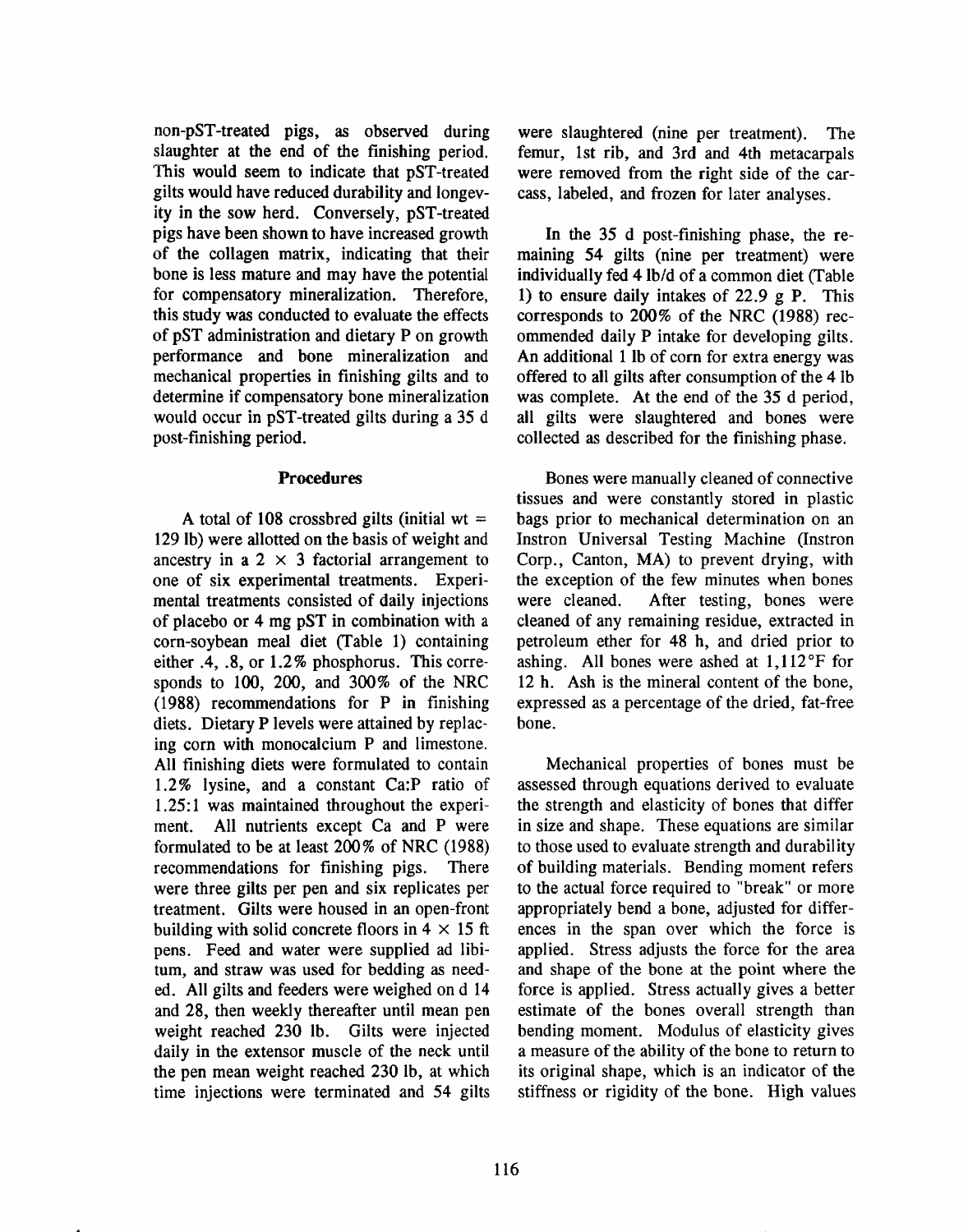for modulus of elasticity indicate a high degree of rigidity, whereas lower values indicate a more flexible bone. Strain is a measure of the amount of deformation that takes place in the bone while it is being tested.

#### **Results and Discussion**

Growth performance data are reported as interaction means in Table 2. However, main effects of pST and dietary P will be discussed, because no pST  $\times$  P interactions (P > .25) occurred for growth performance. In a typical pST response, gilts administered pST had higher (P<.01) average daily gain (ADG), were more efficient  $(P < .01)$ , and consumed approximately .6 lb/d less feed than placebotreated gilts over the entire finishing period. From d 0 to 35 of the finishing phase, gilts receiving the .4% P diet had reduced (linear,  $P < .05$ ) ADG compared to gilts fed the  $.8$  and 1.2% P diets, regardless of whether they received pST or not. This can be explained by daily feed intakes below NRC (1988) estimates on all diets and subsequently reduced daily P intakes during this period for the gilts fed .4% P diet, which were 2 to 3 g below the NRC (1988) daily recommendation of 11.3 g. However, for the overall finishing phase (129 to 230 lb), ADG was unaffected by dietary P level. There was a P effect (quadratic,  $P < .06$ ) on F/G, because gilts were most efficient when fed .8% dietary P from d 0 to 35 and for the entire finishing phase, whether pST was administered or not. This should not be interpreted as .8% P being the optimal dietary level to feed in order to maximize F/G, because the dietary levels  $(.4 \text{ to } 1.2\% \text{ P})$  cover a wide range. Consequently, daily P intakes ranged from slightly deficient on the .4% P diet, because of feed intakes below NRC (1988) estimates, to far in excess of current NRC (1988) recommended daily intakes of P in the 1.2% P diet.

For the finishing phase, a pST  $\times$  dietary P interaction  $(P < .05)$  occurred for rib bending moment; placebo-treated gilts had highest rib strength at .8% P and then a slight decline at 1.2% P. In contrast, pST-treated gilts showed increased rib strength as the level of dietary P increased, although values for the 1.2% P diet were still below those the control gilts attained on the .8% P diet (Table 3). Rib stress followed a similar trend ( $pST \times P$  interaction,  $P < .12$ ), with highest strength attained by the control gilts on the .8% P diet and increasing rib strength for the pST-treated gilts as dietary P was increased. Rib strain was unaffected  $(P > .19)$  by either pST administration or dietary P level. Modulus of elasticity for the rib showed a pST  $\times$  P interaction (P < .05), with control gilts having more rigid bones at all P levels, whereas pST-treated gilts had the highest degree of flexibility at the .4% P level. This would agree with previous research that showed increased collagen formation but decreased calcification of the bone protein matrix in pST-treated pigs. The femur bending moment increased (linear,  $P < .04$ ) as the level of dietary P was increased. Although the pST  $\times$ P interaction was not significant for femur bending moment, a similar trend occurred as in the rib with bending moment being highest for control gilts at .8% P and pST gilts at 1.2% P. However, femurs from pST-treated gilts fed 1.2% P diets had higher bending moments than those of any of the control gilts. Bending moment for the metacarpal increased (linear,  $P < .01$  and quadratic,  $P < .06$  as dietary P Gilts administered pST had deincreased. creased  $(P < .04)$  bending moments compared The metacarpal bones were to control gilts. less responsive than rib or femur to dietary P levels. This would be expected, because the metacarpal bones were the furtherest skeletal extremities to be evaluated, and the skeletal extremities are less sensitive to demineralization. However, a similar trend in metacarpal bending moment was noted, with control gilts having the highest bending moment on .8% P and pST-treated gilts on 1.2% P.

Rib ash content increased (linear,  $P < .01$ ) and quadratic,  $P < .06$  as dietary P increased, whether gilts received pST or not (Table 3). In previous research, pST-treated pigs had de-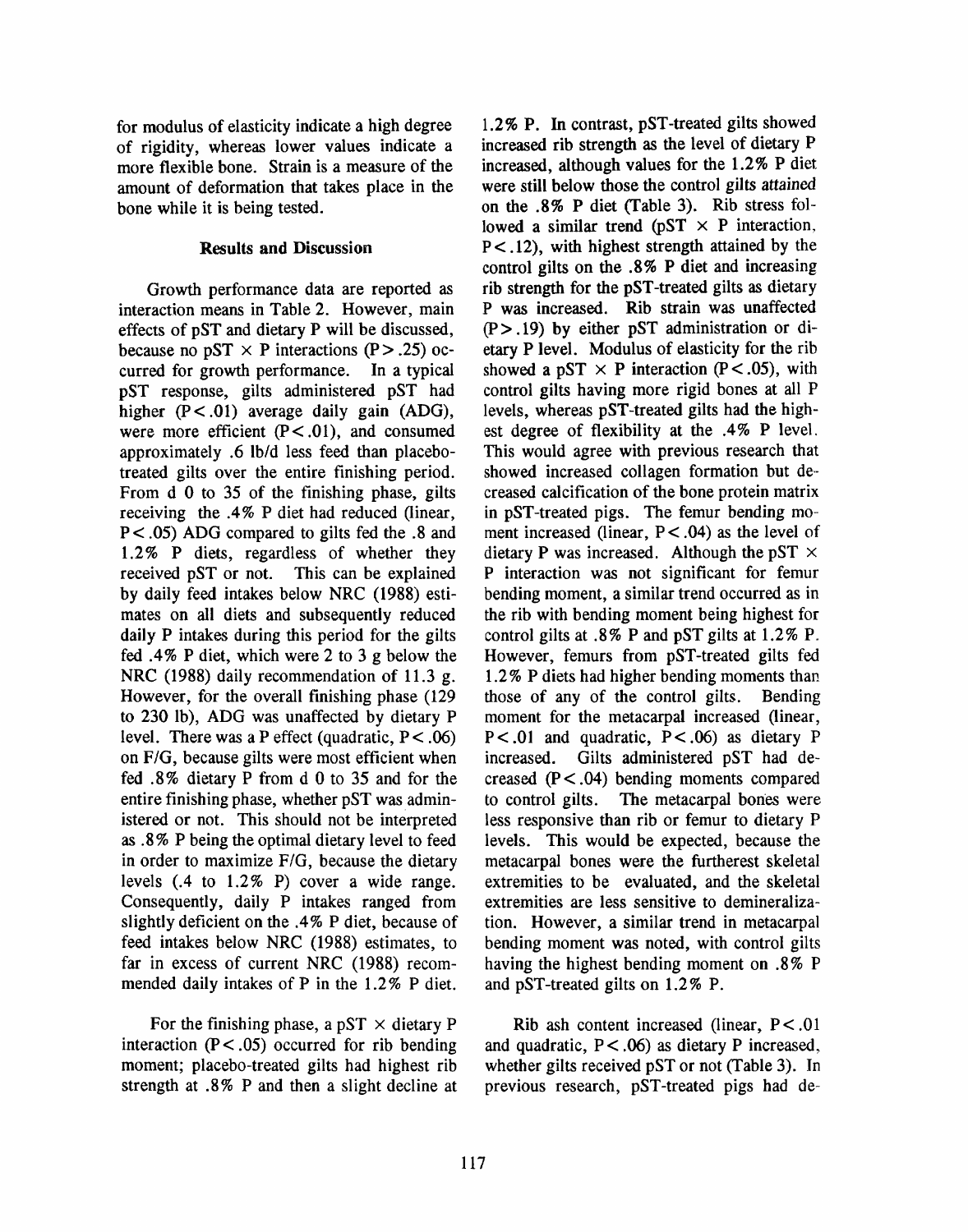creased ash content as lysine level was increased. However, in this experiment, lysine levels were constant at 1.2%, and, consequently, daily lysine, Ca, and P intakes between control and pST-treated pigs were similar. Ash contents were lower across all treatments than typically measured for pigs fed lower lysine diets, because increasing protein levels results in increased collagen matrix formation and slight decreases in bone ash content. This agrees with previous research showing decreased ash content as protein level was increased.

In the post-finishing phase,  $pST \times P$  interactions ( $P < .03$ ) were observed for rib bending moment and strain (Table 4). At the end of the post-finishing phase, bending moment for rib and femur of pST-treated gilts on the .8% P diet was as high as bending moment for any of the control gilts. Additionally, pST-treated gilts fed 1.2% P in the finishing phase had bending moments at the end of the post-finishing phase that exceeded those of all control gilts. These results indicate that compensatory mineralization occurs in the post-finishing phase. Post-finishing rib stress was unaffected by treatment received in the finishing phase. However, a similar pattern of highest rib strength per unit area was found in control gilts fed .8% P in the finishing phase, whereas rib strength increased in pST-treated gilts as the dietary P level was increased. Post-finishing rib modulus of elasticity had no carryover effects from treatment received in the finishing phase, although pST-treated gilts tended to have less rigid bones. Metacarpal bending moments were unaffected by previous treatments received in the finishing phase, although bending moments increased substantially from the finishing phase. Rib ash was increased (linear,  $P < .01$  and quadratic,  $P < .10$ ) by increased P levels received in the finishing phase. Administration of pST had no effect on post-finishing ash content.

Our data indicate that commonly fed finisher diets containing .45 to .55% P should be adequate to maintain maximum growth performance in pST-treated gilts. Mobility was not a problem in this experiment, because no differences in mobility or structural soundness through live evaluation were found to be due to pST treatment or dietary P level.

Bone strength was maximized in the nonpST-treated gilts at .8% P, whereas dietary P levels at 300% of NRC (1988) recommendations did not maximize bone strength in pSTtreated gilts during the finishing phase. This suggests that maximum bone strength of pSTtreated gilts may not be attainable without using excessively high levels of P that may depress intake and, consequently, growth performance. In contrast, compensatory increases in bone strength of pST-treated gilts post-finishing potentially offers an alternative to increasing bone strength by feeding extremely high P levels in the finishing phase. Further research needs to be conducted to determine the P intake required to facilitate post-finishing compensatory mineralization and to determine the time needed for the compensatory effect. Extrapolation of our results suggests that with compensatory mineralization, longevity of pST-treated gilts in the breeding herd should not be decreased by reduced bone strength and mineralization.

In conclusion, pST-treated finishing gilts do not have higher requirements for Ca and P than non-pST treated gilts for maximizing gain and feed efficiency. Gilts treated with pST do have higher requirements for Ca and P to achieve similar levels of bone strength in the finishing phase. However, through compensatory mineralization post-finishing, gilts treated with pST appear to have the capability of increasing bone strength to levels equal to or above those of non-pST-treated gilts.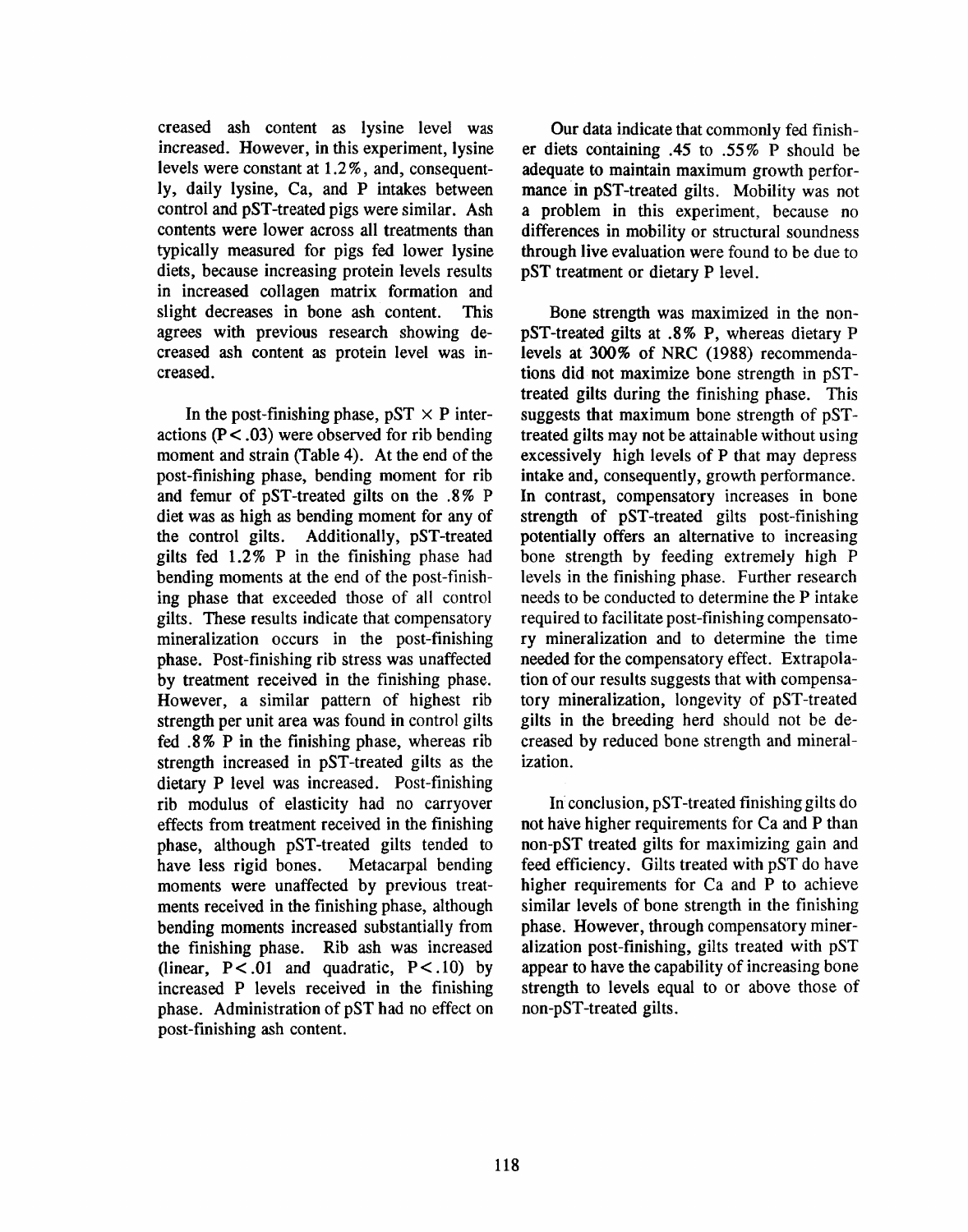|                                                                                                                                                                                                               | Finishing phase <sup>a</sup>                                                   | Post-finishing <sup>b</sup>                                                      |                                                                                  |                                                                |
|---------------------------------------------------------------------------------------------------------------------------------------------------------------------------------------------------------------|--------------------------------------------------------------------------------|----------------------------------------------------------------------------------|----------------------------------------------------------------------------------|----------------------------------------------------------------|
| Ingredient, %                                                                                                                                                                                                 | .4P                                                                            | .8P                                                                              | 1.2P                                                                             | 1.2P                                                           |
| Corn<br>Soybean meal (48% CP)<br>Soybean oil<br>L-Iysine HCl<br>Monocalcium P $(21\% \text{ P})$<br>Limestone<br>Salt<br>Vitamin premix<br>Trace mineral premix<br>Selenium premix<br>Antibiotic <sup>®</sup> | 62.98<br>29.77<br>5.00<br>.16<br>.16<br>.78<br>.30<br>.50<br>.20<br>.05<br>.10 | 60.65<br>29.77<br>5.00<br>.16<br>2.10<br>1.17<br>.30<br>.50<br>.20<br>.05<br>.10 | 58.32<br>29.77<br>5.00<br>.16<br>4.03<br>1.57<br>.30<br>.50<br>.20<br>.05<br>.10 | 78.69<br>14.53<br>4.22<br>1.66<br>$.50$<br>$.25$<br>.10<br>.05 |
| Total                                                                                                                                                                                                         | 100.00                                                                         | 100.00                                                                           | 100.00                                                                           | 100.00                                                         |
| Calculated analyses, %                                                                                                                                                                                        |                                                                                |                                                                                  |                                                                                  |                                                                |
| Lysine                                                                                                                                                                                                        | 1.2                                                                            | 1.2                                                                              | 1.2                                                                              | .65                                                            |
| Ca                                                                                                                                                                                                            | .5                                                                             | 1.0                                                                              | 1.5                                                                              | 1.5                                                            |

### Table 1. Composition of Diets

<sup>a</sup>Finishing phase, 129 to 230 lb.

**Post-finishing, 35 d following the finishing phase.** 

"Each lb of antibiotic contained 10 g chlortetracycline.

|                                | <u>mance of Financine</u> Only |      |      |            |      |      |      |
|--------------------------------|--------------------------------|------|------|------------|------|------|------|
|                                | Placebo                        |      |      | $4$ mg pST |      |      |      |
| Item                           | .4P                            | .8P  | 1.2P | .4P        | .8P  | 1.2P | CV   |
| $0$ to 35 $d^b$                |                                |      |      |            |      |      |      |
| ADG, lb <sup>cch</sup>         | 1.79                           | 2.01 | 1.94 | 1.90       | 2.07 | 2.06 | 7.9  |
| Feed intake, lb/d <sup>d</sup> | 5.37                           | 5.53 | 5.59 | 4.77       | 4.90 | 4.97 | 9.0  |
| $F/G^{de}$                     | 3.04                           | 2.81 | 2.91 | 2.55       | 2.40 | 2.45 | 6.9  |
| P intake, $grams/d^{df}$       | 9.7                            | 20.1 | 30.4 | 8.7        | 17.8 | 27.1 | 10.8 |
| Finishing phase <sup>s</sup>   |                                |      |      |            |      |      |      |
| ADG, lb <sup>d</sup>           | 1.78                           | 1.99 | 1.87 | 2.02       | 2.05 | 2.07 | 8.4  |
| Feed intake, lb/d <sup>d</sup> | 5.64                           | 6.09 | 6.14 | 5.36       | 5.26 | 5.48 | 5.9  |
| $F/G^{de}$                     | 3.20                           | 3.13 | 3.35 | 2.70       | 2.58 | 2.67 | 5.7  |
| P intake, $grams/d^d$          | 10.2                           | 22.1 | 33.4 | 97         | 19.1 | 29 R | 72   |

| Table 2. | Effect of Porcine Somatotropin and Dietary Phosphorus on Growth Perfor- |
|----------|-------------------------------------------------------------------------|
|          | mance of Finishing Gilts <sup>a</sup>                                   |

<sup>a</sup>A total of 108 gilts initially weighing 129 lb, 3 gilts/pen, 6 pens/treatment.

 $P$  bay 0 to 35 of the finishing phase.<br>Effect of pST ( $P < .08$ ).

Effect of pST ( $P < .06$ ).<br>
"Effect of pST ( $P < .01$ ).<br>
"Effect of phosphorus (quadratic ( $P < .06$ ).<br>
"ST × phosphorus interaction ( $P < .04$ ).<br>
"The entire finishing phase, d 0 until pen wt averaged 230 lb.

<sup>h</sup>Effect of phosphorus (linear,  $P < .05$ ).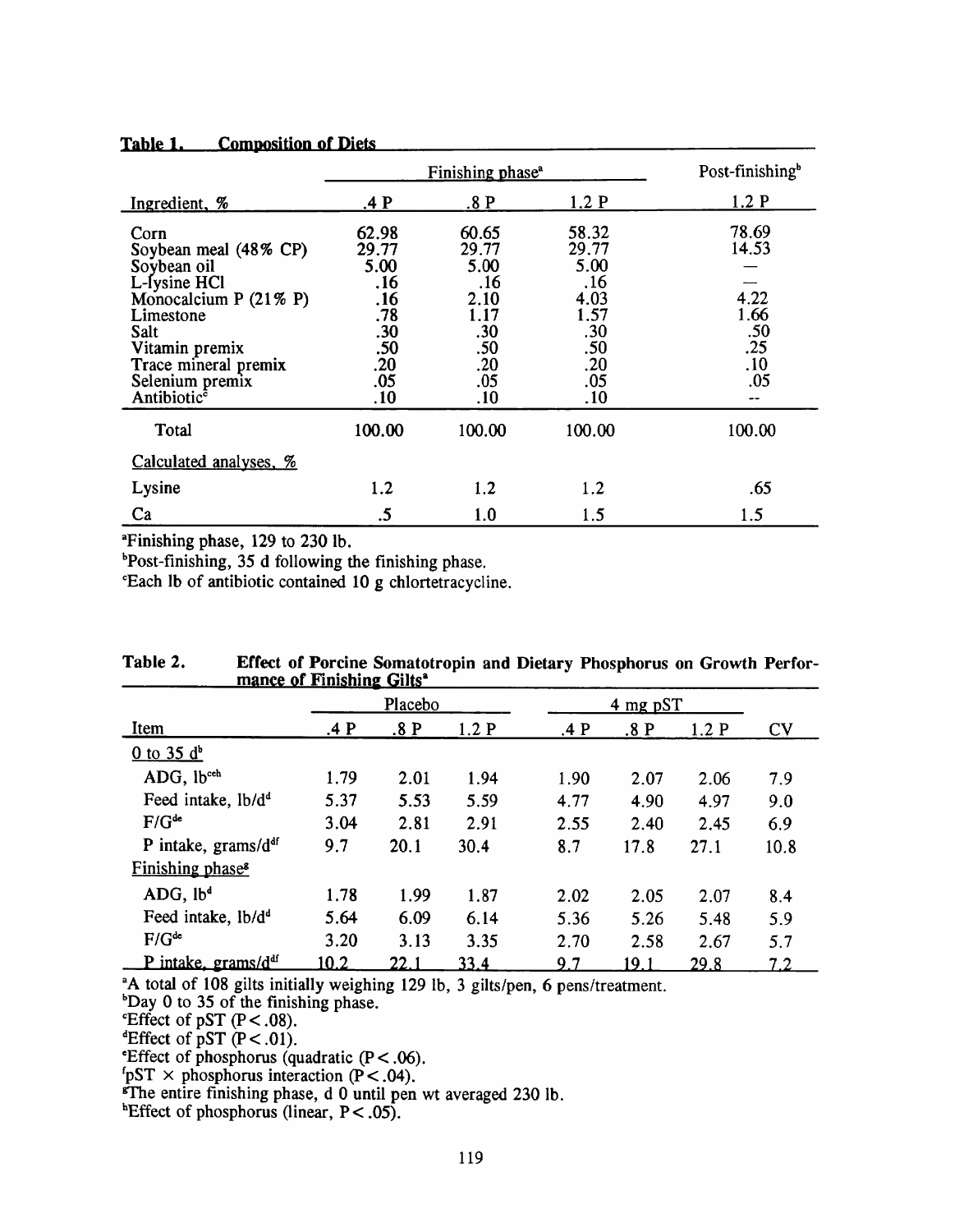|                                                     | Placebo |       |       | $4$ mg pST |       |       |      |
|-----------------------------------------------------|---------|-------|-------|------------|-------|-------|------|
| Item                                                | .4 P    | .8 P  | 1.2P  | .4 P       | .8 P  | 1.2P  | CV   |
| Rib                                                 |         |       |       |            |       |       |      |
| Bending moment,<br>kg <sup>b</sup>                  | 86      | 125   | 119   | 54         | 104   | 120   | 19.4 |
| Stress, kg/cm <sup>200f</sup>                       | 602     | 624   | 609   | 298        | 576   | 609   | 40.5 |
| Strain                                              | .22     | .29   | .23   | .24        | .25   | .26   | 29.6 |
| Modulus of elasticity<br>$\text{kg/cm}^{\text{2b}}$ | 2,974   | 3,022 | 2,816 | 1,260      | 2,174 | 2,828 | 55.6 |
| Ash, % <sup>de</sup>                                | 44.99   | 48.79 | 50.51 | 43.68      | 49.64 | 51.39 | 5.7  |
| Femur                                               |         |       |       |            |       |       |      |
| Bending moment,<br>kg <sup>e</sup>                  | 484     | 603   | 598   | 394        | 569   | 664   | 22.5 |
| Metacarpal                                          |         |       |       |            |       |       |      |
| Bending moment,<br>kg <sup>cde</sup>                | 144     | 174   | 169   | 121        | 161   | 168   | 13.3 |

| Table 3. | Effect of Porcine Somatotropin and Dietary Phosphorus on Bone Mechanical |
|----------|--------------------------------------------------------------------------|
|          | <b>Properties and Mineralization (Finishing Phase)<sup>a</sup></b>       |

<sup>a</sup>Means represent 9 observations per treatment.

<sup>b</sup>pST × P interaction (P<.05).

Effect of pST  $(P < .06)$ .

<sup>d</sup>Effect of P (quadratic P < .06).

Effect of P (linear  $P < .04$ ).

<sup>f</sup>pST  $\times$  P interaction (P < .10).